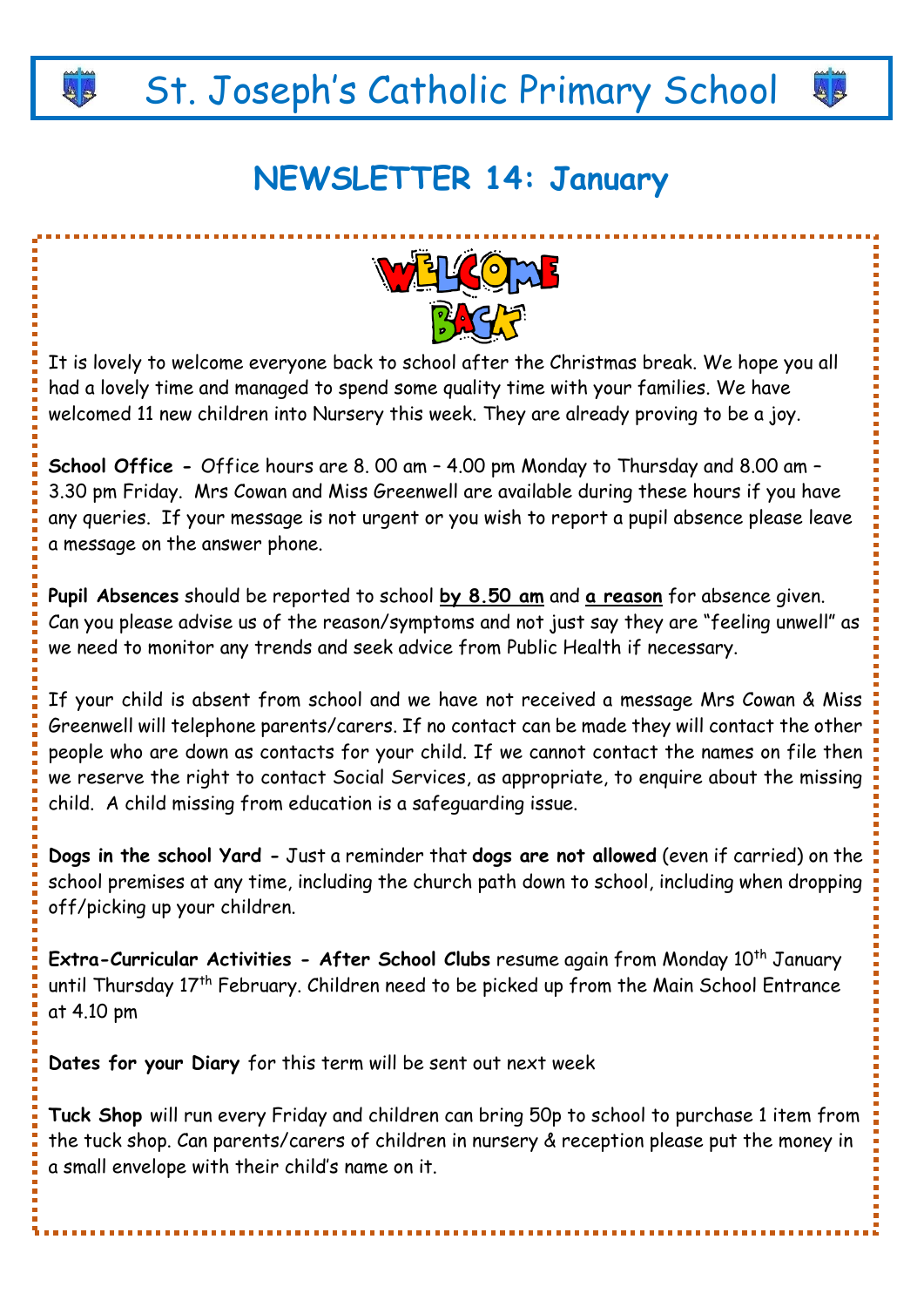### **Star of the Week**



The following children received a Star of the Week certificate:

- Nursery Aria for lots of lovely singing and actions when learning a song about the Three Little Pigs!
- Reception Aria for being such a kind and considerate friend to all our new starters in Nursery
- Year 1 Madeline for her excellent problem solving during maths
- Year 2 Ella for an excellent description of Antarctica
- Year 3 Aimee for her eager attitude and participation in all lessons. Well Done!
- Year 4 Daniel for his excellent knowledge of electricity
- Year 5 Katelin for writing an excellent short story full of suspense and tension. Well Done!
- Year 6 Charlotte for excellent work this week



### **Attendance**

This week's attendance is:

|  | "   Nursery   Reception   Year1   Year2   Year 3   Year 4   Year 5   Year 6   Whole |  |  |  | School |
|--|-------------------------------------------------------------------------------------|--|--|--|--------|
|  | $96.9\%$ 91.8% 98% 93.1% 100% 96.8% 95.5% 96.6% 96.2%                               |  |  |  |        |



## **House Points**

We have re-introduced the House Points system in school. Children can earn house points from all staff during the week. The house points for this week are:

# **St Cuthbert – 612 St Bede – 628**

**St Aidan – 591 St Oswald – 567**

#### **Well done to everyone**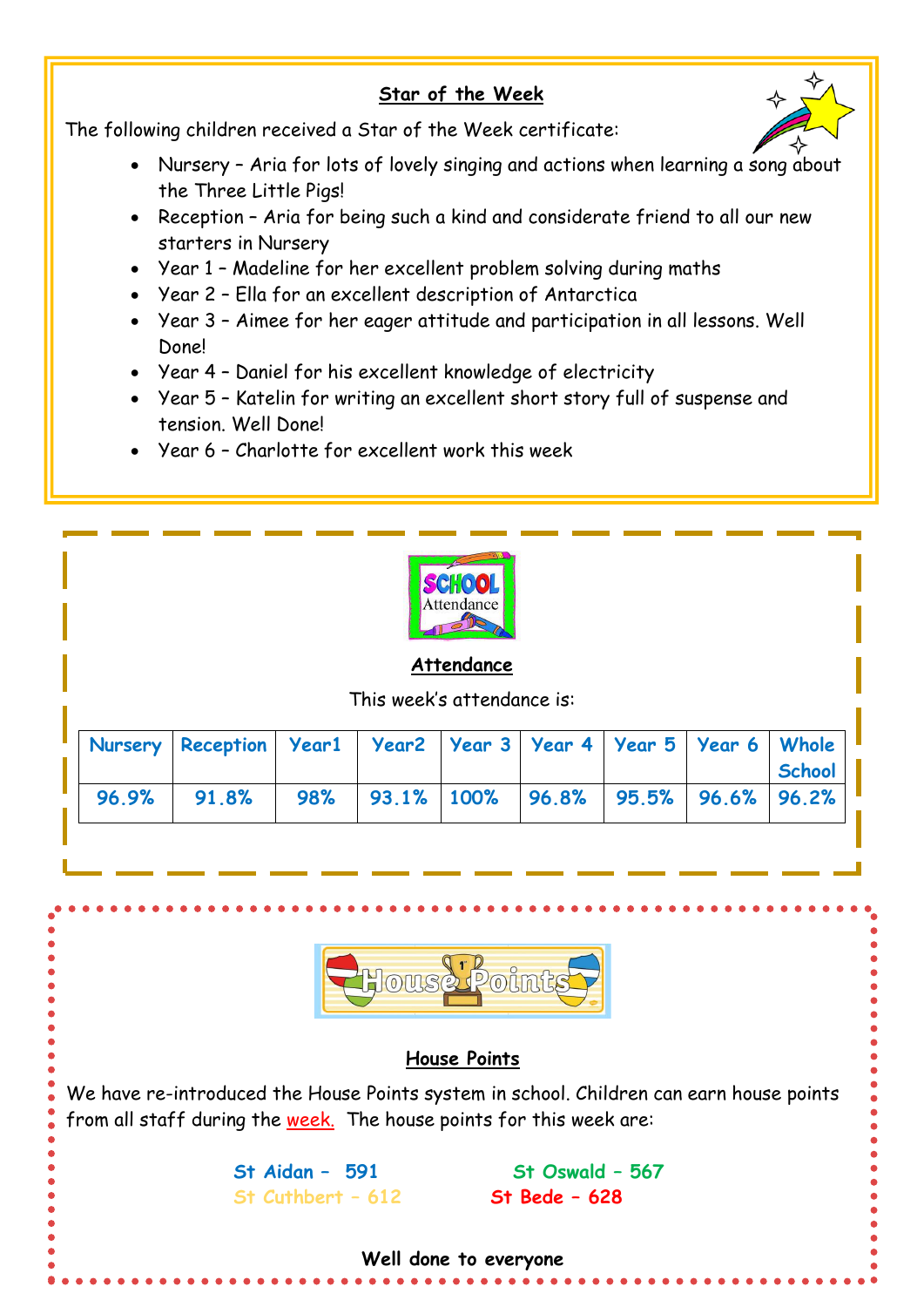

booked in to have a school meal and they don't have a packed lunch (please note that this doesn't usually come to light until lunchtime). Staff will obviously then contact parents/carers to arrange a meal but children may have to have whatever is available at short notice and it is not always their choice or parents may have to bring a packed lunch in for their child. Please help us ensure your child has the meal of their choice by booking meals by a Sunday at the latest for the following week. If you have any queries about booking on ParentPay, please contact Mrs Cowan or Miss Greenwell who will be more than happy to help.